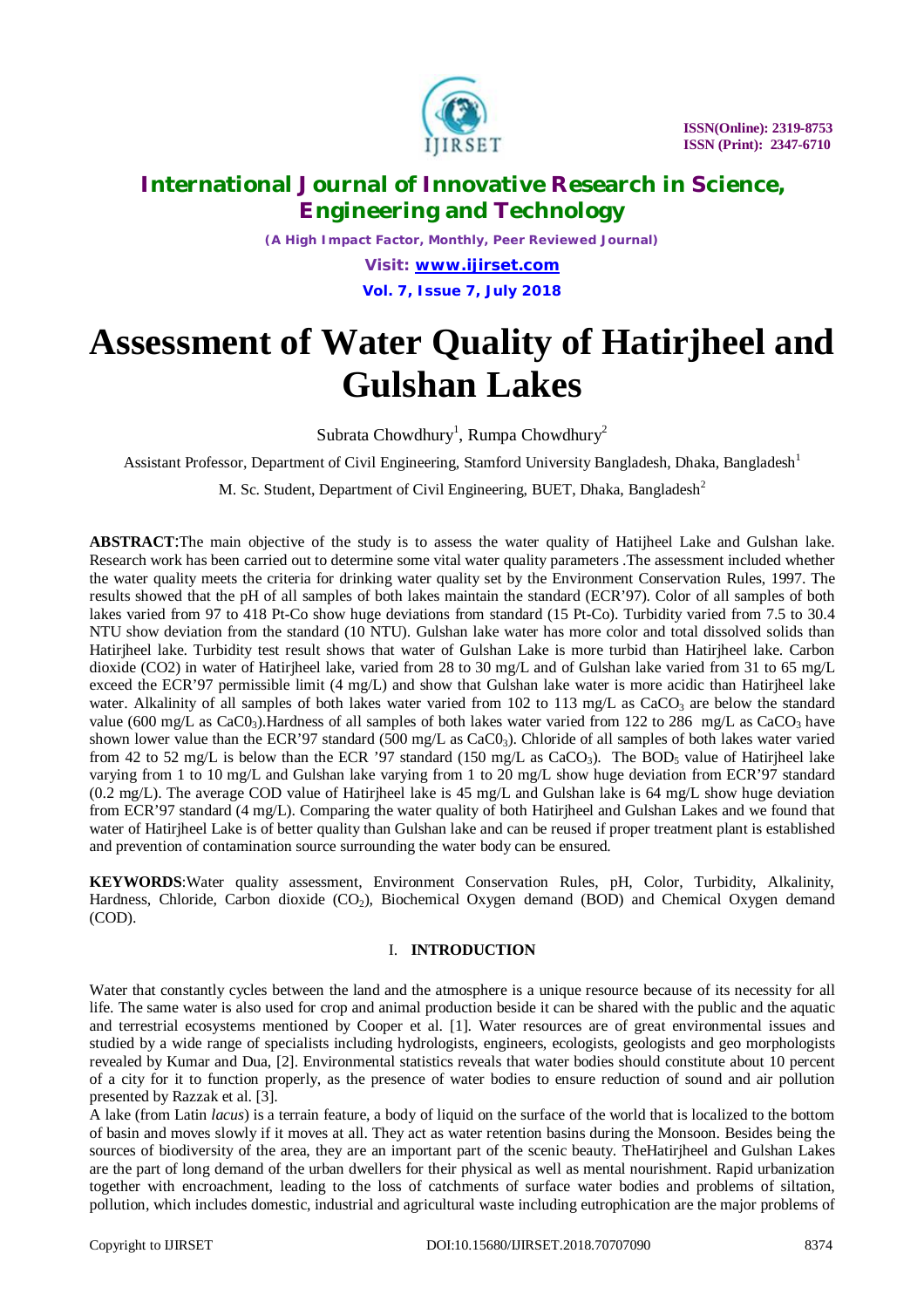

*(A High Impact Factor, Monthly, Peer Reviewed Journal)*

# *Visit: [www.ijirset.com](http://www.ijirset.com)*

### **Vol. 7, Issue 7, July 2018**

the world to protect and control water resources mentioned by Jagdish Singh [4].In [5], studies from the Great Lakes in the U.S. and other important lakes show that while the release of these toxic pollutants had decreased their levels in fish and other aquatic organisms have actually increased because they stay in the environment and accumulate in fish over long periods of time.Fortunately Bangladesh, because of its geographical location holds adequate reserves of freshwater. But due to excessive population pressure, unawareness lack of enforcement of legal matters, very few of her water bodies retain good water quality and biodiversity mentioned by Shahrior Alam [6]. A number of investigations have been carried out in some lakes situated in and around Dhaka area to evaluate their water quality. The Hatirjheel and Gulshan lakes are no longer attractive to the eye and reduced to almost a drain. Both lakes often contain high pollution levels relative to the surrounding landscapes and environment. There is need to assess the water quality of Hatirjheel and Gulshan lakes to find out the solution of pollution of water.

#### II. **STUDY AREA**

#### **Hatirjheel Lake**

Hatirjheel Lake is located in the center of Dhaka and is a crucial element in the city's drainage system. Hatirjheel Lake is located at 23°48' N & 90°25' E of Dhaka city and length of the lake is 4.1 km which covers anarea of 0.79 km<sup>2</sup>. It has an average depth of 2.6 m. The widest part of the lake is approximately 0.46 km. The peripheral sides are, northern at Gulshan-Banani, southern at Banglamotor, eastern at Rampura and western at Tejgaon industrial area mentioned by Tariquzzaman et al. [7].

#### **Gulshan Lake**

Gulshan Lake is the northern most lake in a chain of water bodies (Gulshan Lake, Hatirjheel, Begunbari Khal, Balu River and Shitalakhya River) in Dhaka, suffering from highly significant pollution. Gulshan lake is located 23°48' N and 90 $\degree$ 25' E of Dhaka city. The length of the lake is 3.8 km which covers an area of 0.0160 km<sup>2</sup>. It has an average depth 2.5 m and volume  $12 \times 105 \text{m}^3$  presented by Nishat A. [8]. The lake is a channel-like elongated water body. The peripheral sides are, northern at Baridhara, southern at Tejgaon-Hatirjheel, western at Gulsan-Banani and eastern at Badda area mentioned by Razzak et al [9].Previous study showedthat only heavy metal Pb concentration during the monsoon and concentrations of all otherfour heavy metals (Cd, Cr, Cu and Ni) during summer exceeded thestandard level of drinking, fishing and surface water as setup by WHO [10] , ECR'97 [11] and USEPA [12].

#### III. **METHODOLOGY**

#### **Sampling Locations**

. With a view to finding out the water quality parameters, water samples were collected from three different suitable locations as listed in tables 3.1 which were selected by exploring the entire lake areas such that the samples represent the characteristics of whole lake .Water samples were collected in plastic containers which were first cleaned with tap water and detergent, then with distilled water sampling points. Plastic containers of capacity greater than 2 liters were used for sampling, and 2 liters of each sample in each location was collected for the study.

| <b>Sample Point</b> | <b>Hatiriheel Lake</b>    | <b>Gulshan Lake</b>           |  |  |
|---------------------|---------------------------|-------------------------------|--|--|
|                     | Near Rampura Bridge       | <b>Hatiriheel Entry Point</b> |  |  |
|                     | Near BFDC                 | Gulshan 1                     |  |  |
|                     | Near the Modhubagh Bridge | Badda Gudara Ghat             |  |  |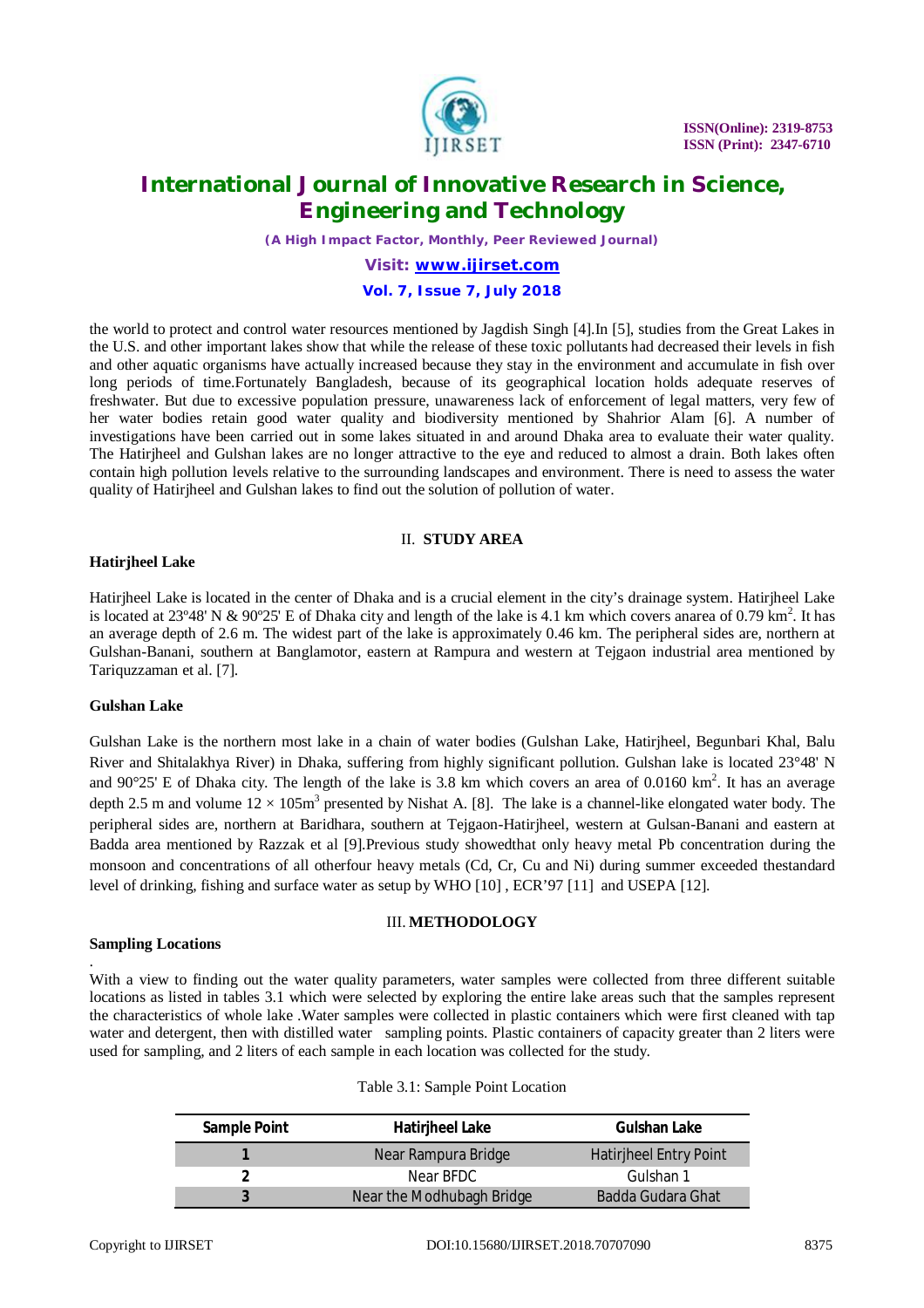

*(A High Impact Factor, Monthly, Peer Reviewed Journal)*

# *Visit: [www.ijirset.com](http://www.ijirset.com)*

### **Vol. 7, Issue 7, July 2018**

#### **Laboratory Testing of the Samples**

All the samples were directly carried to the laboratory with care and the standard lab test procedures have been followed to analyze the physicochemical parameters of the collected water samples. All collected samples were analyzed for pH, Color, Turbidity, Total Dissolved Solids (TDS) and Total Suspended Solids (TSS),  $CO<sub>2</sub>$ determination, Total Alkalinity, Hardness, Chloride determination, Biochemical Oxygen Demand (BOD<sub>5</sub>), Chemical Oxygen Demand (COD) and compared with standard values.

#### IV. **RESULTS AND DISCUSSION**

Laboratory test results of pH,Color, Turbidity and TDS of the collected water samples of Hatirjheel lake and Gulshan lake are given in Table 4.1 and 4.2.

| Location           | Sample<br><b>Point</b> | рH  | Color<br>$(Pt-Co)$ | <b>Turbidity</b><br>(NTU) | Total<br><b>Solids</b><br>(TS)<br>mg/L | Total<br><b>Dissolved</b><br><b>Solids</b><br>(TDS)<br>mg/L | <b>Total</b><br>Suspended<br><b>Solids</b><br>(TSS)<br>mg/L |
|--------------------|------------------------|-----|--------------------|---------------------------|----------------------------------------|-------------------------------------------------------------|-------------------------------------------------------------|
| Hatirjheel<br>Lake |                        | 7.3 | 207                | 13.2                      | 403                                    | 345                                                         | 58                                                          |
|                    | 2                      | 7.1 | 136                | 21.9                      | 444                                    | 405                                                         | 39                                                          |
|                    | 3                      | 7.1 | 197                | 22.1                      | 468                                    | 440                                                         | 28                                                          |
| Gulshan<br>Lake    |                        | 5.8 | 418                | 30.4                      | 396                                    | 366                                                         | 30                                                          |
|                    | 2                      | 7.2 | 259                | 15.7                      | 500                                    | 445                                                         | 55                                                          |
|                    | 3                      | 7.1 | 97                 | 7.50                      | 504                                    | 432                                                         | 72                                                          |

|  |  | Table 4.1: pH, Color, Turbidity and TDS test results |
|--|--|------------------------------------------------------|
|--|--|------------------------------------------------------|

Figure 4.1 shows that by testing existing water of Hatirjheel lake and Gulshan lake, we have pH value from 5.8 to 7.3 whereas the standard range as ECR'97 is 6.5 to 8.5. So, the pH value is 100% satisfied.



Figure 4.1: pH Test results of Hatirjheel and Gulshan lakes

Figure 4.2 shows that the value of color of the existing water of Hatirjheel lake ranges from 197 to 207 Pt-Co units and the water of Gulshan lake ranges from 97 to 418 Pt-Co whereas ECR.97 standard range is 15 Pt-Co units, so the color is very much higher than the permissible limit for both lakes.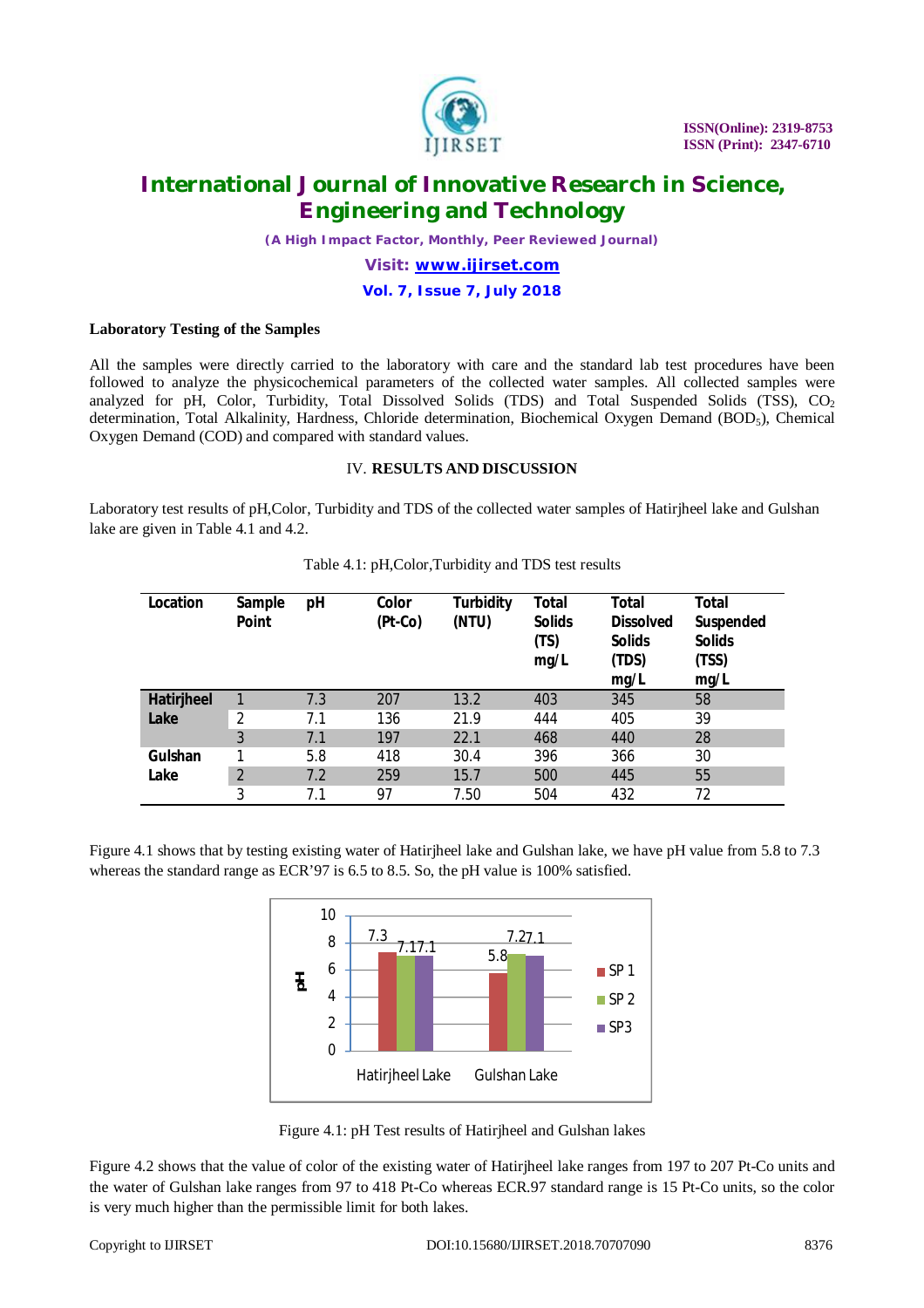

*(A High Impact Factor, Monthly, Peer Reviewed Journal)*

*Visit: [www.ijirset.com](http://www.ijirset.com)* **Vol. 7, Issue 7, July 2018**



Figure 4.2: Color Test results of Hatirjheel and Gulshan lakes

Figure 4.3 shows that the average value of the turbidity of Hatirjheel lake is 19.1 NTU which exceeds the permissible limit according to ECR'97(10 NTU). The average value of the turbidity of Gulshan lake is 17.9 NTU which also exceeds the limit. This means there is huge amount of suspended particles or colloids in the water of the lakes.



Figure 4.3: Turbidity Test results of Hatirjheel and Gulshan lakes

Figure 4.4 shows that the average value of the Total Dissolved Solids of Hatirjheel lake is 396.67 mg/L and of Gulshan lake is 414.33 mg/L.Both are within the permissible limit of ECR'97 (100mg/L).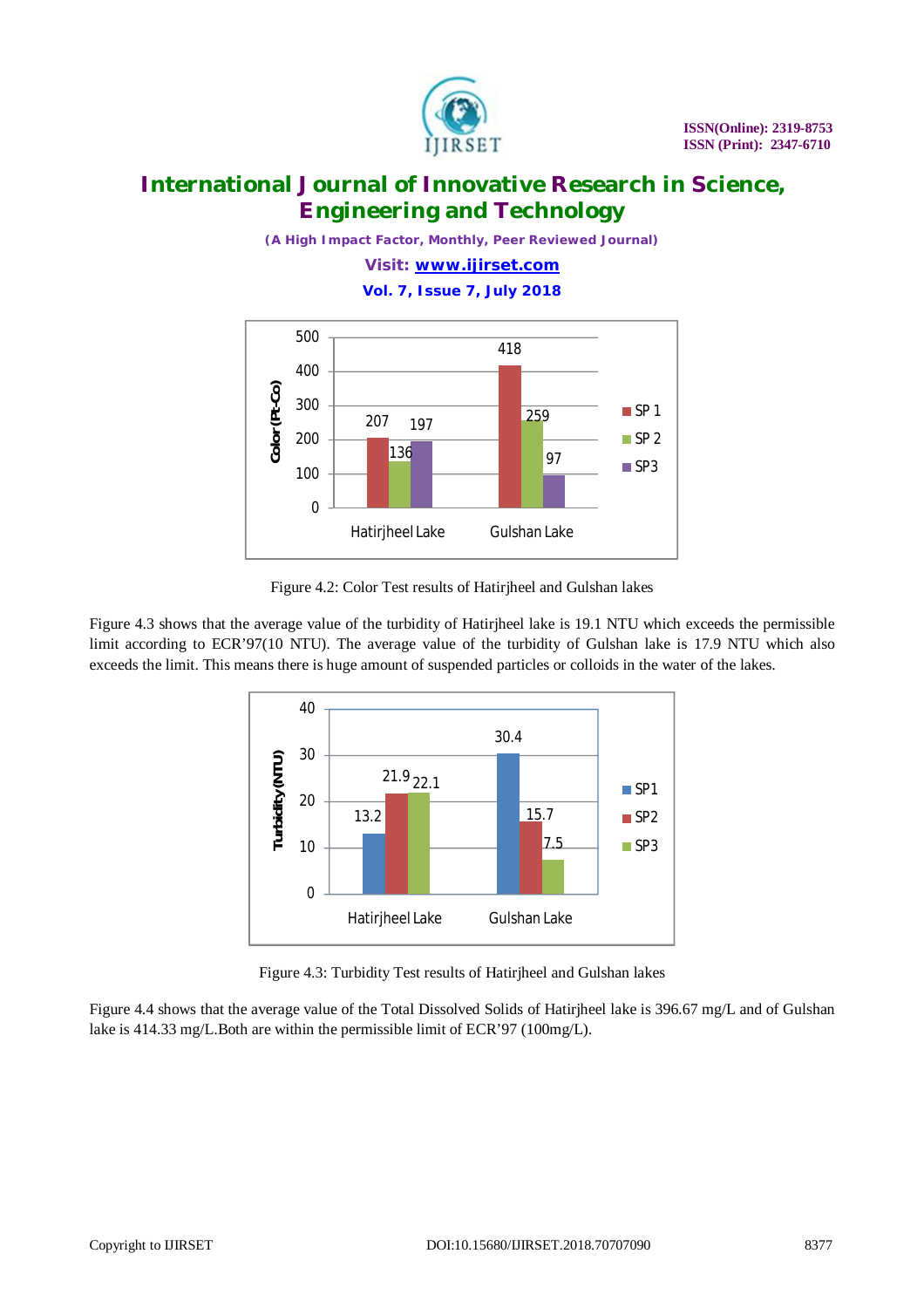

*(A High Impact Factor, Monthly, Peer Reviewed Journal)*

*Visit: [www.ijirset.com](http://www.ijirset.com)* **Vol. 7, Issue 7, July 2018**



Figure 4.4: TDS Test results of Hatirjheel and Gulshan lakes

| Location   | Sample<br><b>Point</b> | CO <sub>2</sub><br>in Water<br>(mg/L) | Total<br><b>Alkalinity</b><br>(mg/L as<br>$CaCO3$ ) | <b>Hardness</b><br>(mg/L as<br>$CaCO3$ ) | <b>Chloride</b><br>in water<br>(mg/L) | <b>BOD</b><br>(mg/L) | <b>COD</b><br>(mg/L) |
|------------|------------------------|---------------------------------------|-----------------------------------------------------|------------------------------------------|---------------------------------------|----------------------|----------------------|
| Hatirjheel |                        | 29                                    | 121                                                 | 122                                      | 52                                    | 2                    | 27                   |
| Lake       | 2                      | 28                                    | 102                                                 | 148                                      | 46                                    | 10                   | 44                   |
|            | 3                      | 28                                    | 103                                                 | 148                                      | 42                                    | 8                    | 63                   |
| Gulshan    |                        | 65                                    | 103                                                 | 286                                      | 51                                    | 20                   | 94                   |
| Lake       | $\overline{2}$         | 26                                    | 113                                                 | 168                                      | 42                                    | 1                    | 36                   |
|            | 3                      | 31                                    | 113                                                 | 212                                      | 44                                    | 9.6                  | 60                   |

Table 4.2:CO<sub>2</sub>, Total Alkalinity, Hardness, Chloride, BOD and COD test results

Figure 4.5 shows that by testing existing water we have carbon oxide value 28 to 30 mg/L for Hatirjheel Lake and 31 to 65 mg/L for Gulshan lake whereas ECR.97 standard range is 4 mg/l .So the carbon dioxide value is very high in the lakes water which makes the lakes water acidic.



Figure 4.5:  $CO_2$  in water of Hatirjheel and Gulshan lakes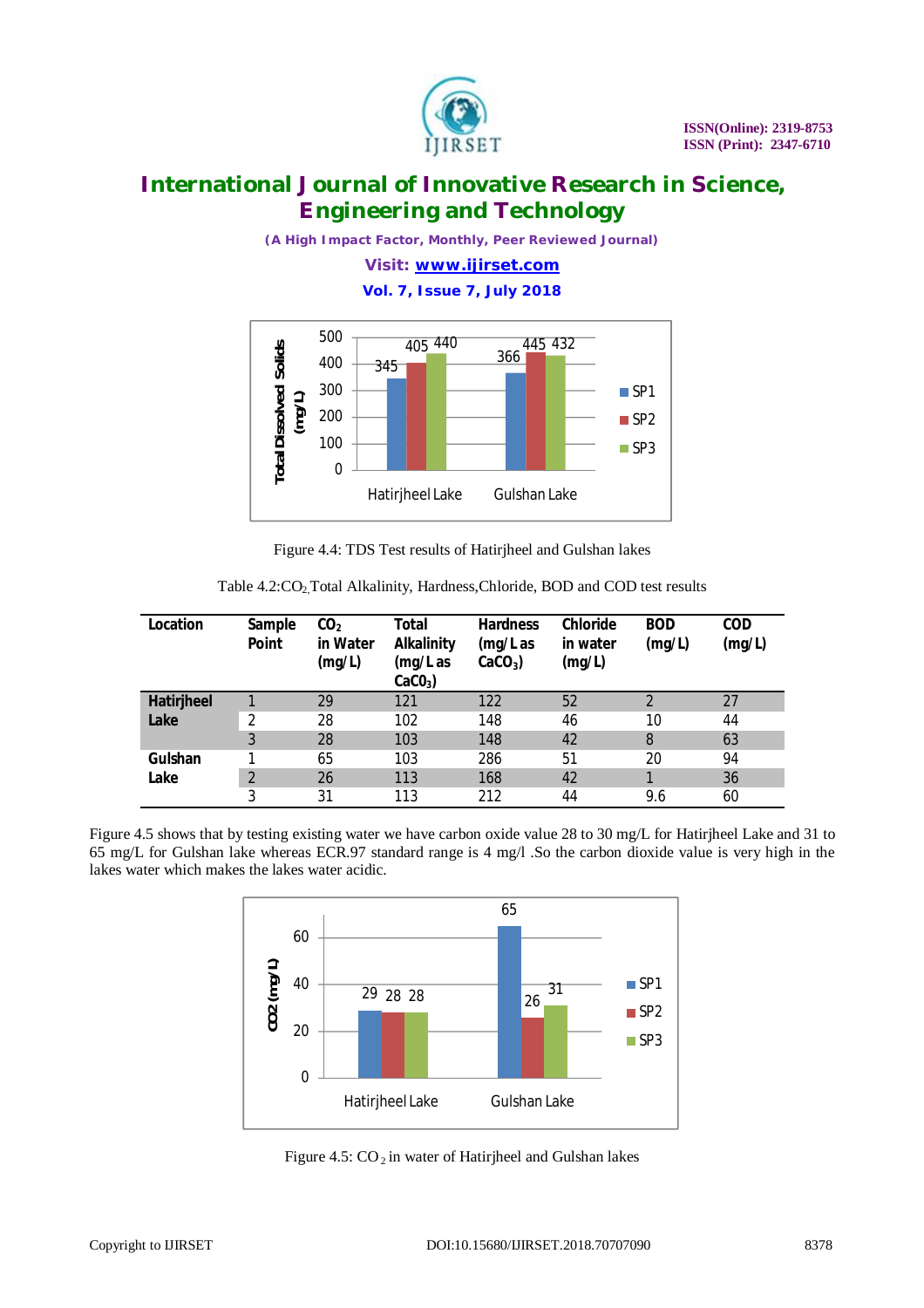

*(A High Impact Factor, Monthly, Peer Reviewed Journal)*

*Visit: [www.ijirset.com](http://www.ijirset.com)*

#### **Vol. 7, Issue 7, July 2018**

Figure 4.6 shows that the value of Total Alkalinity of Hatirjheel lake is 103 to 121 mg/L as CaCO3 and of Gulshan lake is 103 to 113 mg/L as CaCO3. Both are quite below than standard value of 600 mg/L as CaCO3 .So the alkalinity value is very low in both lakes water.



Figure 4.6: Total Alkalinityin water of Hatirjheel and Gulshan lakes

Figure 4.7 shows that the value of Hardness of Hatirjheel lake is 148 to 122 mg/L as CaCO3 and of Gulshan lake is 168 to 286 mg/L as CaCO3 whereas ECR.97 standard range is 500 mg/L as CaCO3. So the hardness value is very low in both lakes water.



Figure 4.7: Hardness in water of Hatirjheel and Gulshan lakes

Figure 4.8 shows that the value of Chloride of Hatirjheel lake is 42 to 52 mg/L as CaCO3 and of Gulshan lake is 44 to 51 mg/L as CaCO3 whereas ECR.97 standard range is 150-600 mg/L as CaCO3. So the Chloride value is very low in both lakes water. Figure 4.9 shows that by testing existing Hatirjheel lake water we have found that  $BOD<sub>5</sub>$  values varying from 1 to 10 mg/L whereas ECR.97 standard range is 0.2 mg/L. So, BOD<sub>5</sub> value is very high and not recommended for drinking purposes. The BOD value of Gulshan lake is 1 to 20 mg/L which also exceeds the permissible limit. Figure 4.10 shows that Average COD value of the Hatirjheel lake is 45mg/L which is much higher than the standard limit for drinking water (4.0 mg/L) according to ECR'97. Such a high value indicates presence of organic pollutant. Average COD value of the Gulshan lake is 64 mg/Lwhich is also much higher than the standard limit. So, both lakes can be strictly prohibited as potable water source.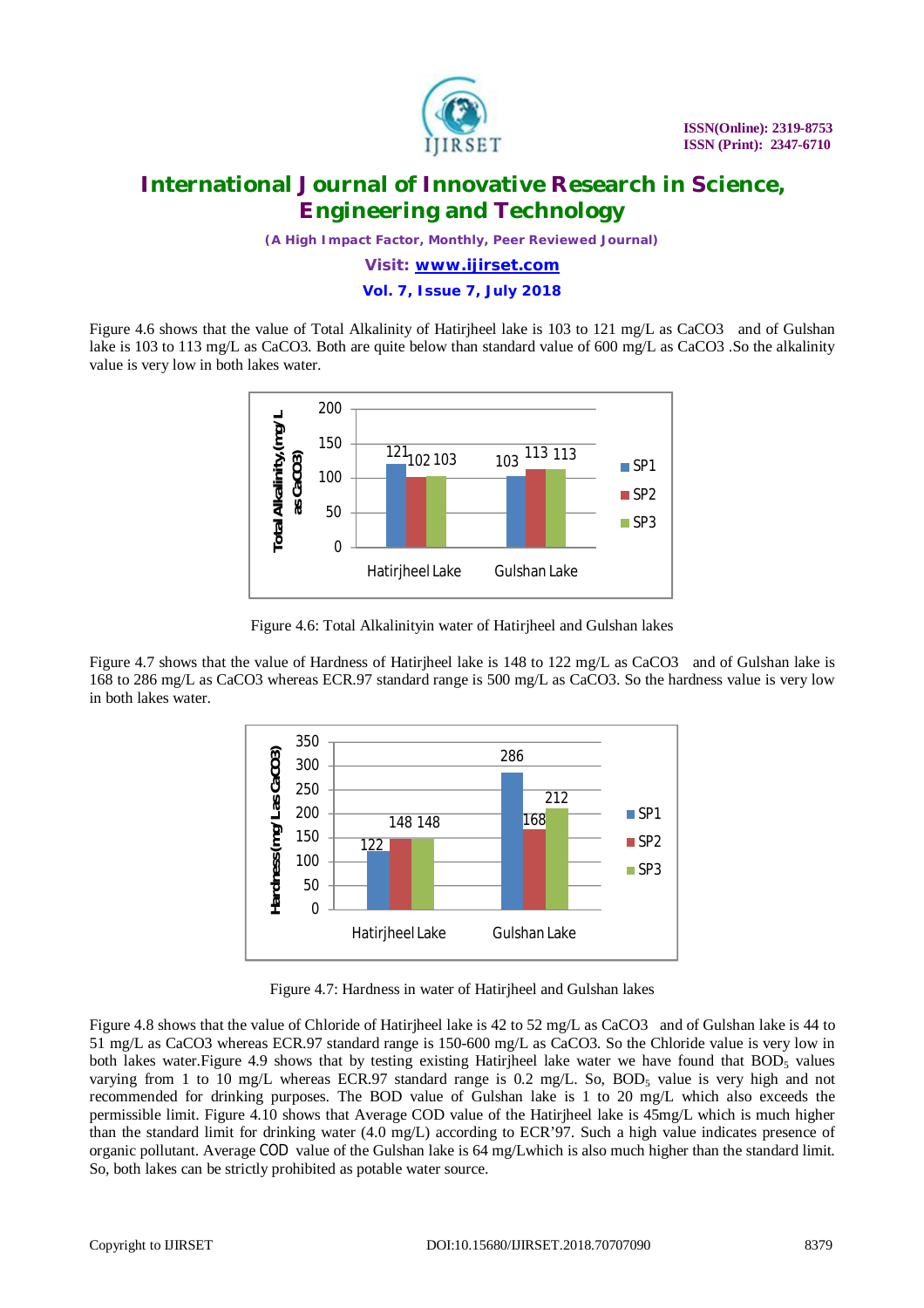

*(A High Impact Factor, Monthly, Peer Reviewed Journal)*

*Visit: [www.ijirset.com](http://www.ijirset.com)* **Vol. 7, Issue 7, July 2018**



Figure 4.8: Chiloride in water of Hatirjheel and Gulshan lakes



Figure 4.9: BOD<sub>5</sub> value in water of Hatirjheel and Gulshan lakes



Figure 4.10: COD value in water of Hatirjheel and Gulshan lakes